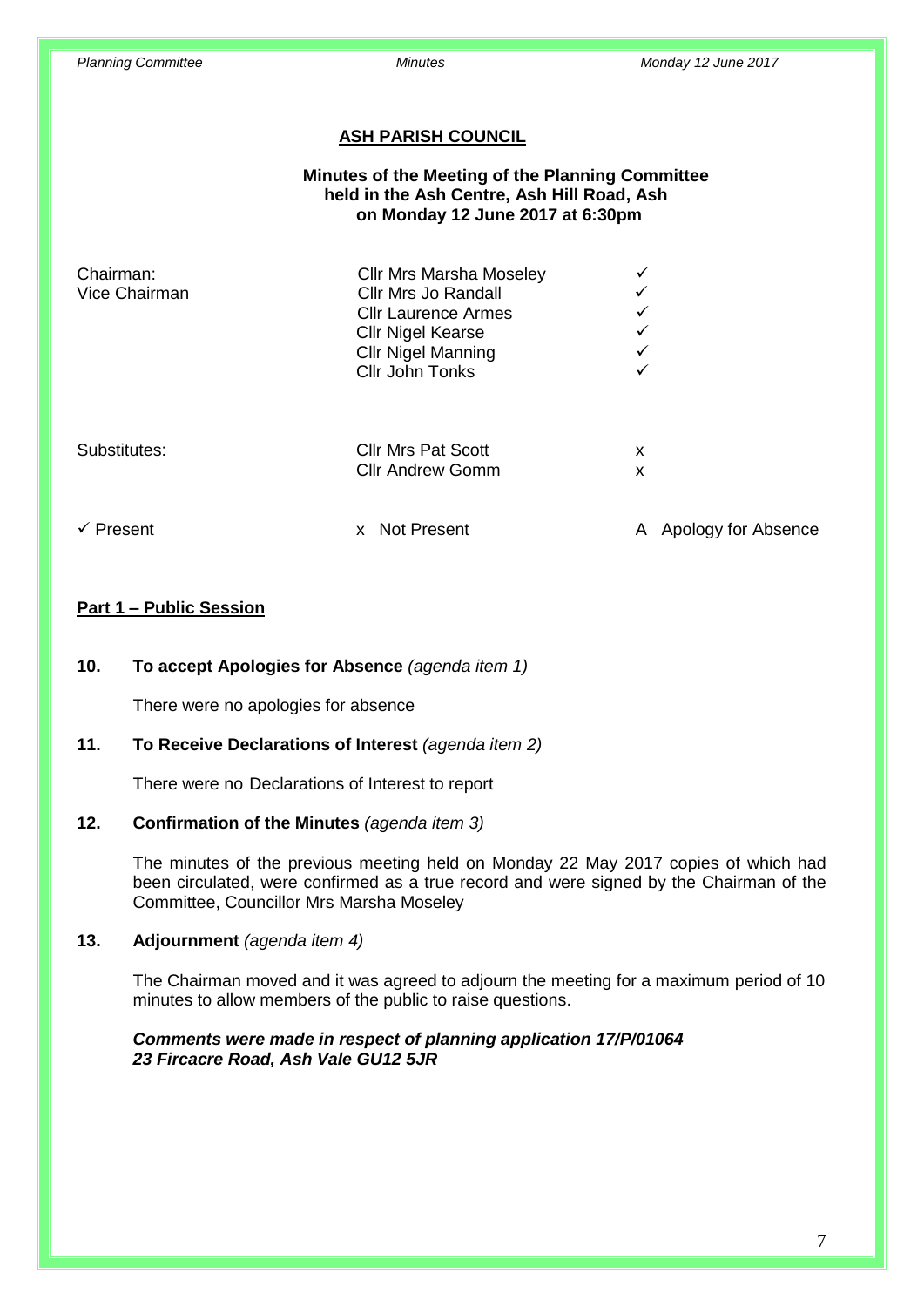## **14. Applications for Planning Consent** *(agenda item 5)*

Applications for planning permission to be considered by the Planning Committee at Guildford Borough Council were submitted for consideration and it was:

*Recommended upon consideration of the applications as at Appendix A to make observations as shown.*

*The Chairman of the meeting, Cllr Mrs Marsha Moseley, proposed application17/P/01064 be considered first*

## **15. Applications for Tree Surgery** *(agenda item 6)*

To consider applications for tree surgery and if deemed necessary make representations on behalf of the Council subject to plans being received as detailed at Appendix B.

*Recommended upon consideration of the applications as at Appendix B to make observations as shown.*

#### **16. Surrey County Council Public Footpath 335 (Ash) Temporary Prohibition of Traffic Order 2017** *(agenda item 7)*

Members considered correspondence received from Surrey County Council Country Acces With reference to the Byway Open to All Traffic (BOAT) No.518 (Ash) Green Lane West.

#### *Item noted*

#### **17. Guildford Borough Council Planning Enforcement – Ref EN15/00174** *(agenda item 8)*

Members considered correspondence received from Guildford Borough Council's Planning Enforcement in respect of a material change in use of land from ancillary storage in association with a hair salon to independent residential use Land on the South –West side of, 85 Ash Hill Road, Ash GU12 5DN and it was :

*Recommended upon consideration that Cllr Mrs Jo Randall contacts the case officer at Guildford Borough Council to gain access to the Enforcement files of the evidence gathered for this case that affected the decision. This information to be included as an agenda item for consideration at the Planning Committee Meeting to be held on 26 June 2017*

### **18. Surrey County Council Planning Act 1990 Section 257 Guildford Borough Council Public Footpaths 349 & 351 (Ash) Diversion Order 2017** *(agenda item 9)*

Members considered correspondence received from Surrey County Council Countryside Access with reference to an order made on 16 May being processed by Surrey County Council on behalf of Guildford Borough Council regarding the making of a public path diversion order in respect of Public Footpaths 349 and 351 Ash.

#### *Item noted*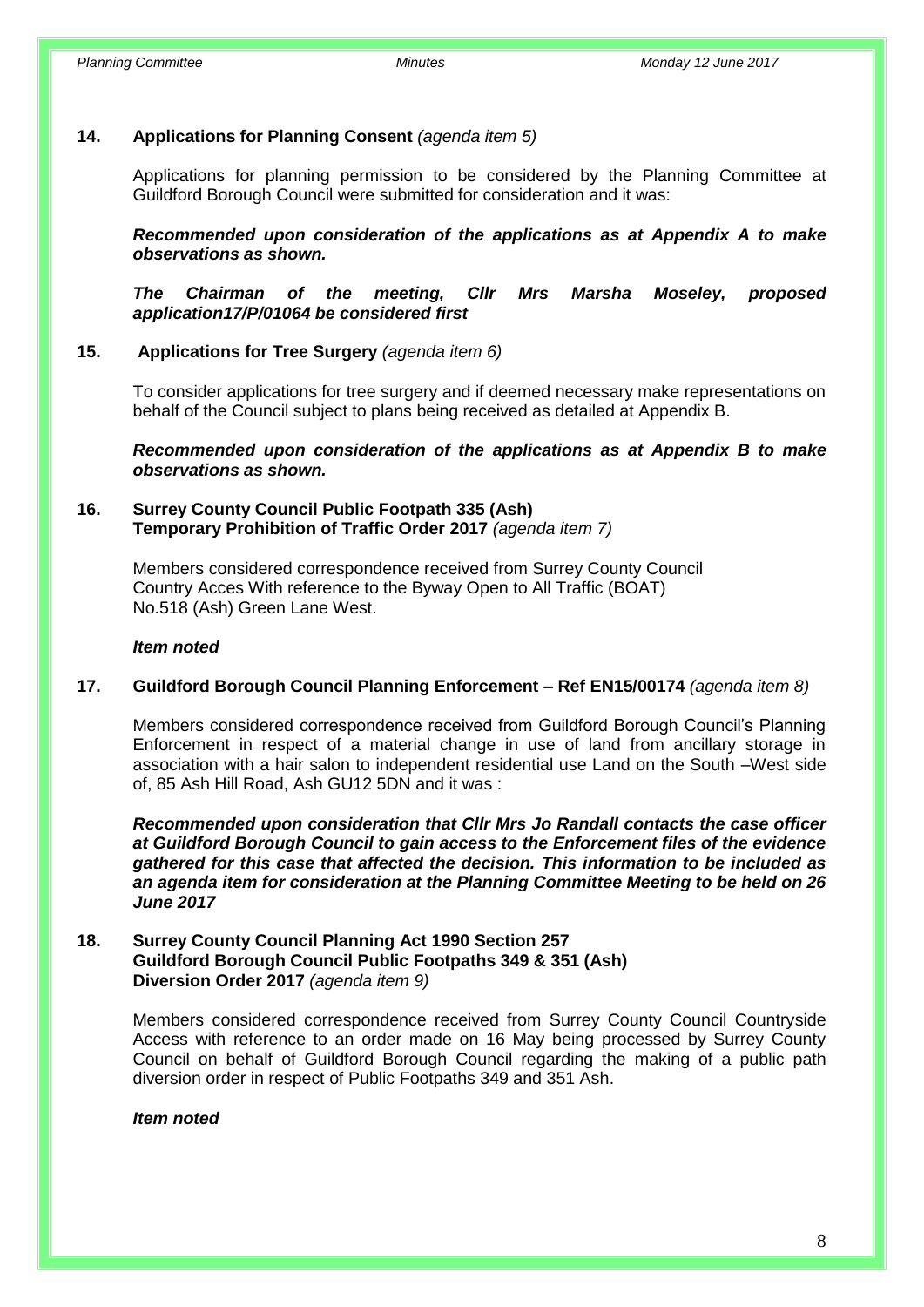#### **19. Guildford Borough Council**

Members considered an appeal made against Guildford Borough Council's Enforcement Notice in respect of:-

 **Reference: EN/16/00347 Inspectorate's Ref:** APP/Y3615/C/3173673 **Location: Kinburn**, **Frimley Road, Ash Vale,GU12 5PD** and it was:

*Recommended upon consideration that the Planning Committee comments be sent to The Planning Inspectorate:* 

*Objection 1. Poor design not in keeping with the surrounding area Objection 2. The fence due to its proximity to the dwelling is over-bearing* 

#### **20. Correspondence** *(agenda item 11 )*

Correspondence was received from Guildford Borough Council Street Naming And Numbering for a new development comprising of 4 dwellings at the land rear of The Gables, Viden and Birnam, Grange Road, Ash.

Suggestion for the name by The Planning Committee is Townsend Close, named after George Townsend who was The Landlord of The Cannon Pub and is named on The Ash War Memorial.

#### **21. Date of next meeting** *(agenda item 12)*

It was agreed that the date of the next meeting will be Monday 26 June 2017 commencing at 6:30 pm

*The meeting concluded at 6:58pm*

Chairman \_\_\_\_\_\_\_\_\_\_\_\_\_\_\_\_\_\_\_\_\_\_\_\_

Date \_\_\_\_\_\_\_\_\_\_\_\_\_\_\_\_\_\_\_\_\_\_\_\_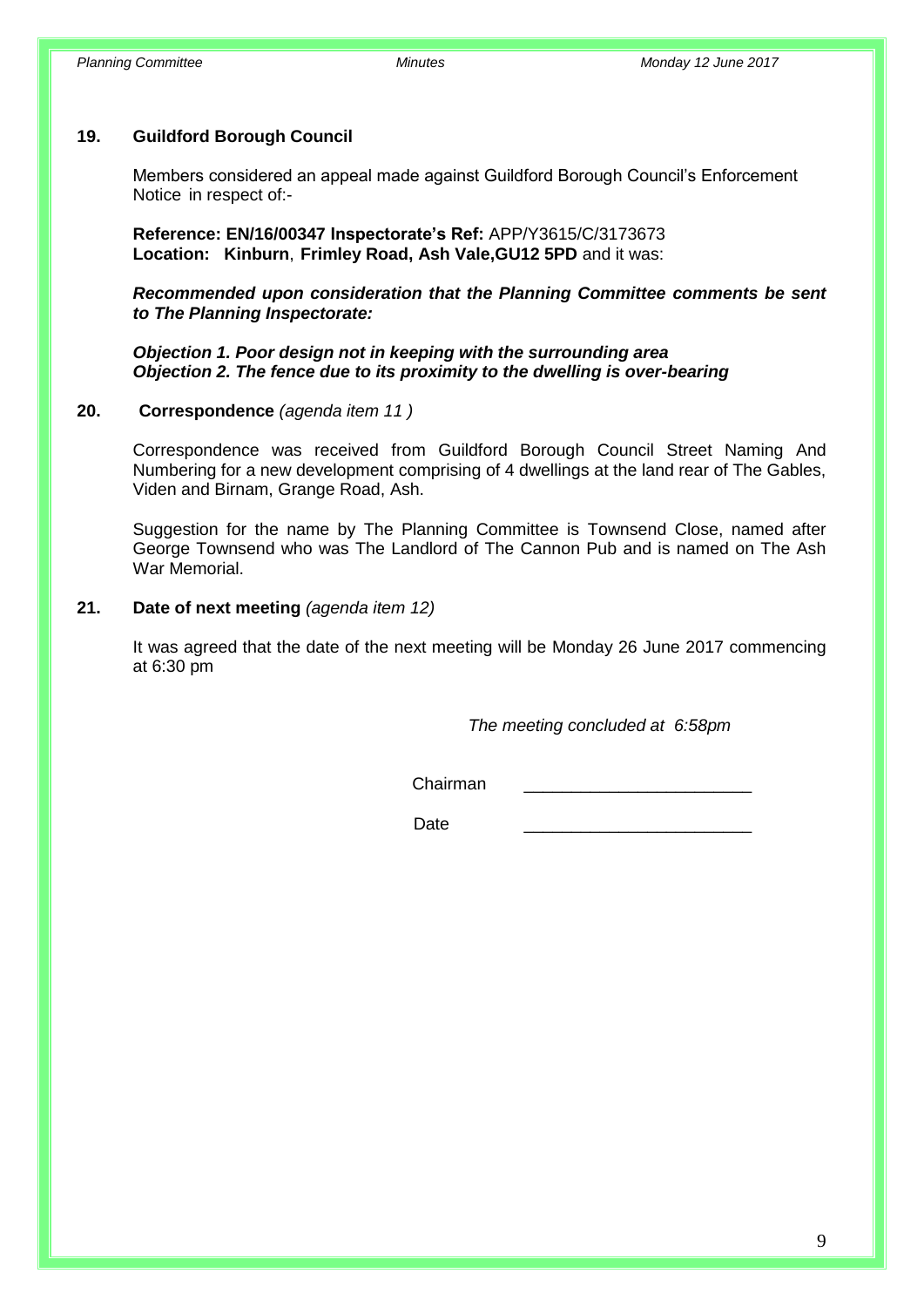## **Appendix A**

## **ASH PARISH COUNCIL**

### **Applications for Planning Consent**

### **Monday 12 June 2017**

| <b>Number and Location</b>                                                       | <b>Proposed Development</b>                                                            |
|----------------------------------------------------------------------------------|----------------------------------------------------------------------------------------|
| 17/P/01019<br><b>25 Wentworth Crescent</b><br><b>Ash Vale</b><br><b>GU12 5LE</b> | Proposed single storey rear extension<br>following demolition of existing conservatory |
| No observations                                                                  |                                                                                        |

| 17/P/01604                                     | Proposed enclosed front porch, single storey<br>rear extension and changes to fenestration |
|------------------------------------------------|--------------------------------------------------------------------------------------------|
| 23 Firacre Road<br>Ash Vale<br><b>GU12 5JR</b> |                                                                                            |

## *Object*

*Objection 1. The Planning Committee has no objection to the porch but the flat roof on the single storey rear extension is in contravention with Guildford Borough Council's Design Guide Objection 2. Un- neighbourly development Objection 3. Poor design*

#### *Concerns*

*Concern 1. Due the way the land lies the proposed extension could be higher than the neighbouring property, concern there may be potential overlooking*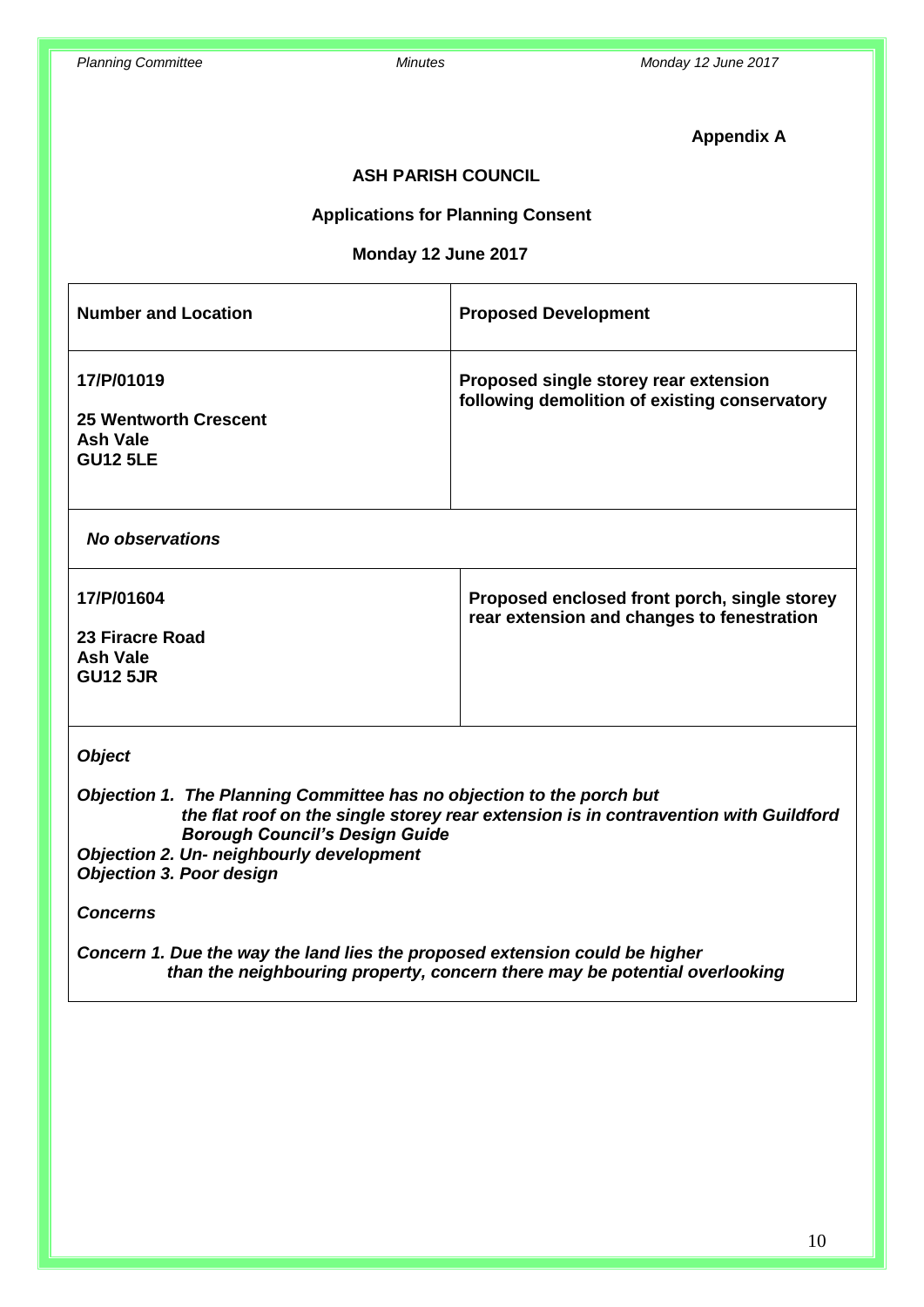| <b>Number and Location</b>                                                                                                                                                                                                    | <b>Proposed Development</b>                                                                                                                                                                     |  |
|-------------------------------------------------------------------------------------------------------------------------------------------------------------------------------------------------------------------------------|-------------------------------------------------------------------------------------------------------------------------------------------------------------------------------------------------|--|
| 17/P/00113<br><b>36 South Lane</b><br><b>Ash</b><br><b>GU12 6NG</b>                                                                                                                                                           | Demolish existing bungalow and construct 1<br>N. detached (3 bed), 1 pair of semi-detached<br>houses (1x two bedroom and 1 x three<br>bedroom) and associated accesses, amenity<br>and parking. |  |
| <b>Object</b><br>Objection 1. Over development of the plot<br>Objection 2. Not in keeping with surrounding area<br>Objection 3. Would result in increased noise levels<br><b>Objection 4. Insufficient amenity facilities</b> |                                                                                                                                                                                                 |  |
| <b>Concern</b><br>Concern 1. Potential for flooding issues, we would require a flood assessment survey carried<br>out                                                                                                         |                                                                                                                                                                                                 |  |
| 17/P/00516<br><b>12 Kennet Close</b><br><b>Ash</b><br><b>GU12 6NN</b>                                                                                                                                                         | <b>Extension to front porch (Retrospective)</b>                                                                                                                                                 |  |
| <b>No observations</b>                                                                                                                                                                                                        |                                                                                                                                                                                                 |  |
| 17/P/01070<br><b>36 Vickers Road</b><br><b>Ash Vale</b><br><b>Surrey</b><br><b>GU12 5SE</b>                                                                                                                                   | Certificate of lawful development to establish<br>whether a single storey rear extension<br>following demolition of existing conservatory<br>would constitute permitted development             |  |
| <b>Object</b>                                                                                                                                                                                                                 |                                                                                                                                                                                                 |  |

*Objection: 1 The Planning Committee deem this to require a full planning application Permitted Development rights has been removed previously*